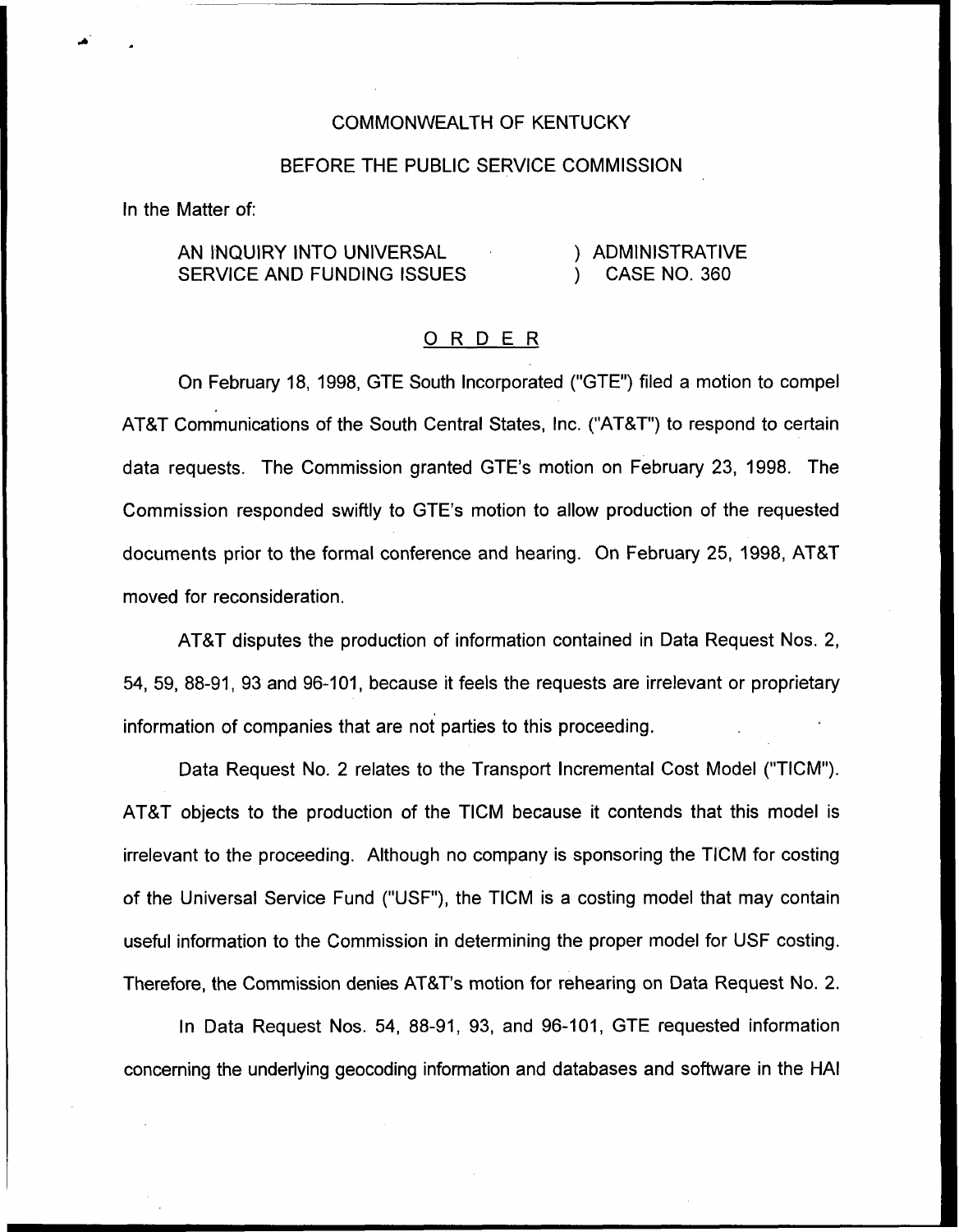(formerly Hatfield) Model 5.0, developed by HAI consulting, Inc. In Data Request Nos. 54, 88-91, 93 and 96-101, GTE asks for numerous databases and the validation of the databases. AT&T responded that these databases are available to GTE for purchase and that this availability in the commercial market attests to its accuracy. AT&T also states in its motion that it is prohibited by certain proprietary agreements and copyright laws from providing the information. Therefore, the Commission will not compel AT&T to produce any further information concerning these databases.

In Data Request No. 59, GTE asks for information filed by MCI at the Federal Communications Commission ("FCC"). ATBT asserts it will not respond for MCI. However, AT&T should supply the information requested. AT&T and MCI are cosponsors of the HAI 5.0 in this proceeding and are co-sponsors of witnesses. The Commission is not asking ATBT to validate the information, only to provide it.

In Data Request Nos. 3-15, GTE requests information relied upon for differences in inputs between HAI 3.1 and 5.0. AT&T objects to these requests because the HAI 3.1 is not a part of this proceeding and irrelevant. The Commission disagrees. HAI 3.1 is relevant because it is the basis on which HAI 5.0 was formed. Only a few months ago its sponsors testified to the Commission that it was the correct model to use for USF costing. AT&T states it intends to supply GTE additional information regarding these data requests. The Commission agrees with ATBT's decision to supply such material. Therefore, AT&T shall file any additional information it has related to changes from HAI 3.1 to 5.0.

 $-2-$